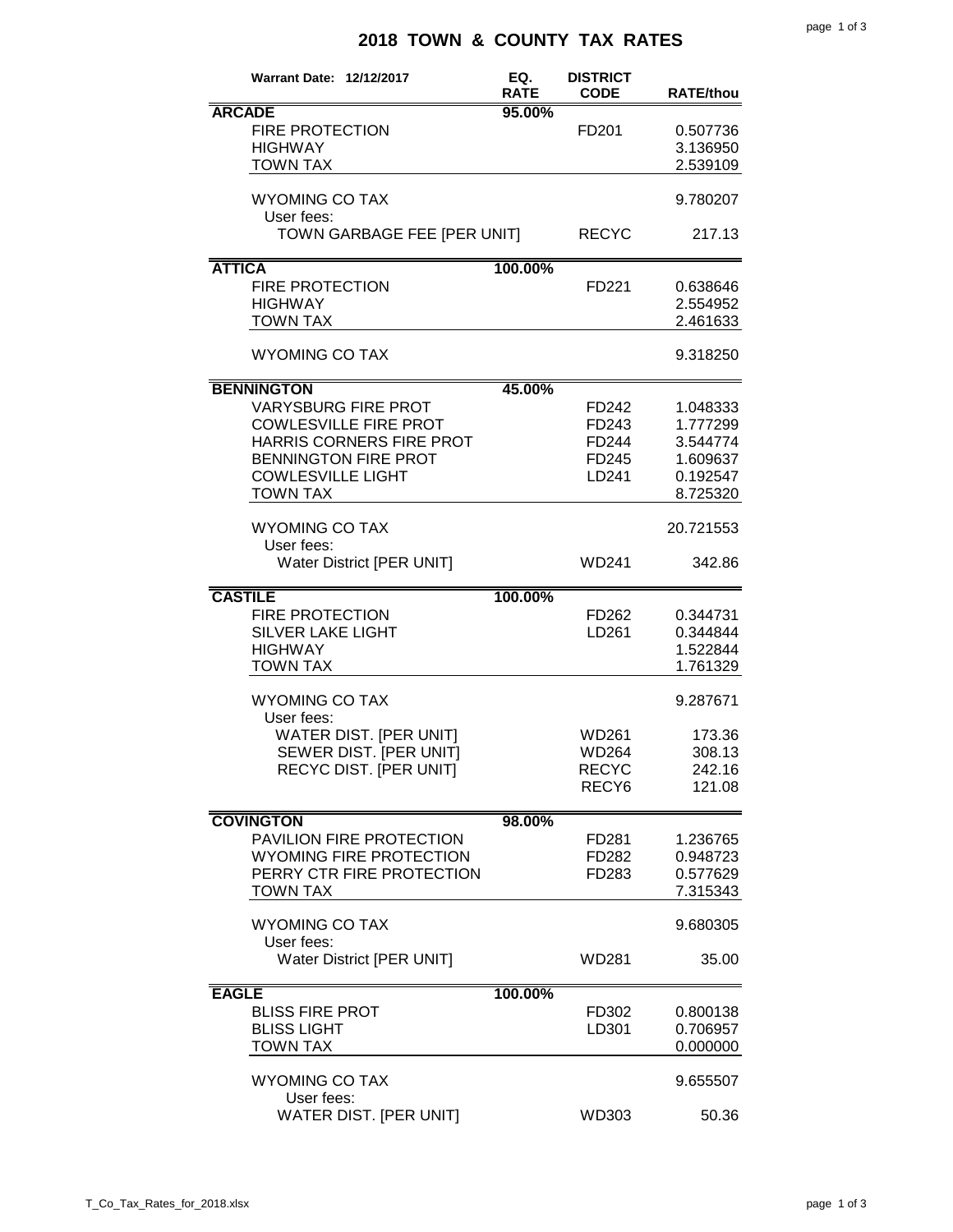## **2018 TOWN & COUNTY TAX RATES**

| <b>Warrant Date: 12/12/2017</b>                                                                                                                                              | EQ.<br><b>RATE</b> | <b>DISTRICT</b><br><b>CODE</b>                     | <b>RATE/thou</b>                                                                 |
|------------------------------------------------------------------------------------------------------------------------------------------------------------------------------|--------------------|----------------------------------------------------|----------------------------------------------------------------------------------|
| <b>GAINESVILLE</b>                                                                                                                                                           | 100.00%            |                                                    |                                                                                  |
| <b>GAINESVILLE FIRE PROT</b><br>SILVER SPRINGS FIRE DIST<br><b>CASTILE FIRE DIST</b><br><b>HIGHWAY</b><br><b>TOWN TAX</b>                                                    |                    | FD321<br>FD322<br>FD323                            | 0.956148<br>0.924046<br>0.764561<br>3.135252<br>4.409634                         |
| <b>WYOMING CO TAX</b><br>User fees:                                                                                                                                          |                    |                                                    | 9.527383                                                                         |
| RECYC DIST. [PER UNIT]                                                                                                                                                       |                    | <b>RECYC</b><br>RECY <sub>6</sub>                  | 242.16<br>121.08                                                                 |
| <b>GENESEE FALLS</b>                                                                                                                                                         | 100.00%            |                                                    |                                                                                  |
| <b>FIRE PROTECTION</b><br>PORTAGEVILLE LIGHT<br><b>TOWN TAX</b>                                                                                                              |                    | FD342<br>LD341                                     | 1.052282<br>1.438029<br>12.787583                                                |
| <b>WYOMING CO TAX</b><br>User fees:                                                                                                                                          |                    |                                                    | 9.922133                                                                         |
| <b>RECYC DIST. [PER UNIT]</b>                                                                                                                                                |                    | <b>RECYC</b><br>RECY <sub>6</sub>                  | 242.16<br>121.08                                                                 |
| <b>JAVA</b>                                                                                                                                                                  | 80.00%             |                                                    |                                                                                  |
| <b>NORTH JAVA FIRE DIST</b><br>STRYKERSVILLE FIRE PROT<br><b>NORTH JAVA FIRE PROT</b><br>NORTH JAVA LIGHT<br><b>JAVA CENTER LIGHT</b><br>NORTH JAVA WATER<br><b>TOWN TAX</b> |                    | FD363<br>FD364<br>FD365<br>LD361<br>LD366<br>WD362 | 0.670445<br>1.106582<br>0.595400<br>0.492387<br>0.366445<br>1.621660<br>4.522969 |
| <b>WYOMING CO TAX</b>                                                                                                                                                        |                    |                                                    | 11.692230                                                                        |
| <b>MIDDLEBURY</b>                                                                                                                                                            | 100.00%            |                                                    |                                                                                  |
| <b>FIRE PROTECTION</b><br><b>AMBULANCE</b><br><b>HIGHWAY</b><br><b>TOWN TAX</b>                                                                                              |                    | FD381<br>FD382                                     | 0.756287<br>0.118679<br>3.905023<br>4.574960                                     |
| <b>WYOMING CO TAX</b>                                                                                                                                                        |                    |                                                    | 9.432398                                                                         |
| User fees:<br><b>RECYC DIST. [PER UNIT]</b>                                                                                                                                  |                    | <b>RECYC</b><br>RECY <sub>6</sub>                  | 242.16<br>121.08                                                                 |
| <b>ORANGEVILLE</b>                                                                                                                                                           | 100.00%            |                                                    |                                                                                  |
| <b>VARYSBURG FIRE PROT</b><br>ORANGEVILLE FIRE PROT<br><b>ORANGEVILLE LIGHT</b><br><b>ORANGEVILLE LIGHT</b><br><b>TOWN TAX</b>                                               |                    | FD401<br>FD402<br>LD403<br>LD404                   | 0.471750<br>0.133793<br>0.330844<br>0.000000<br>0.000000                         |
| <b>WYOMING CO TAX</b><br>User fees:                                                                                                                                          |                    |                                                    | 9.425639                                                                         |
| RECYC DIST. [PER UNIT]<br>WATER DIST. [PER UNIT]                                                                                                                             |                    | <b>RECYC</b><br>RECY <sub>6</sub>                  | 242.16<br>501.40<br>121.08                                                       |